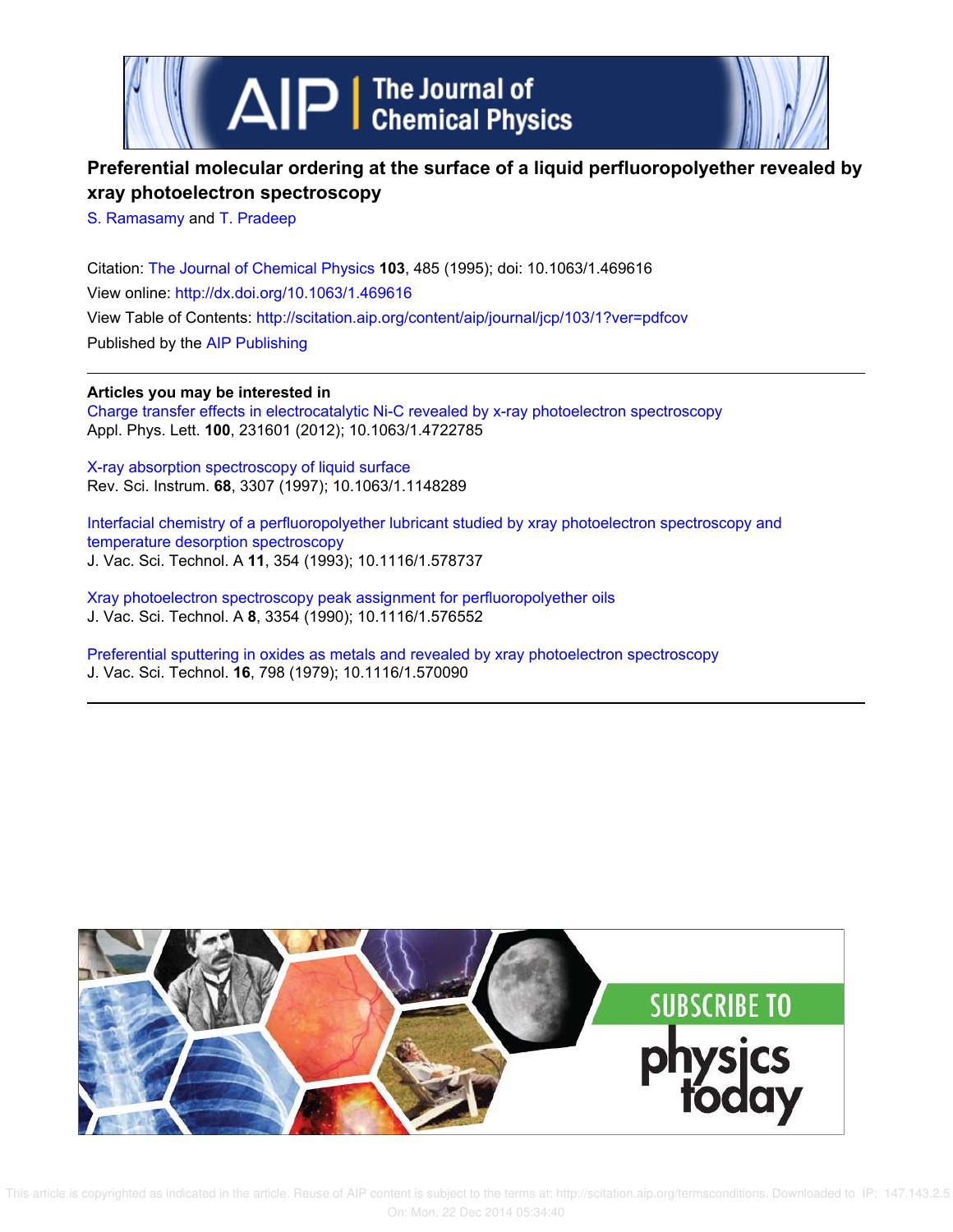## **Preferential molecular ordering at the surface of a liquid perfluoropolyether revealed by x-ray photoelectron spectroscopy**

S. Ramasamy and T. Pradeep<sup>a)</sup>

*Regional Sophisticated Instrumentation Centre and Department of Chemistry, Indian Institute of Technology, Madras 600 036, India*

(Received 18 January 1995; accepted 28 March 1995)

Many of the bulk properties of liquids are related to their microscopic surface structure. Why should a long chain alkane such as squalane  $(2,6,10,15,19,23$ hexamethyltetracosane) exhibit a low surface tension (30)  $dyn/cm)$  than glycerol  $(63$  dyn/cm) at room temperature is due to the difference in their surface chemical composition.<sup>1</sup> Glycerol exposes –OH groups of large surface free energy to the surface.<sup>1</sup> In contrast, the surface of the alkane is dominated by  $-CH_2$  and  $-CH_3$  groups which have low surface free energy.<sup>1,2</sup> Diverse properties of a liquid such as adhesion, lubrication, and wetting are similarly connected to its microscopic surface chemical structure. The dissolution of an incoming species in a liquid depends upon what it encounters up on its interaction with the liquid surface. Due to all these, the question of what constitutes a liquid surface has been of interest, especially because the bulk properties of liquids begin to appear approximately 4 Å beneath the liquid–vacuum interface.<sup>2,3</sup> A variety of tools has been used to answer this question. Most of the reports are on computer simulation; $2,4-11$  molecular dynamics modeling of long chain alkanes $2$  suggest that the liquid surface is mostly composed of the chain ends. Structural aspects of liquid surfaces have been inferred from rare gas scattering studies; investigations on a perfluoropolyether show that the incoming atoms get scattered from the protruding F atoms or  $-CF_3$  groups in hard spherelike collisions.<sup>12,13</sup> In a recent study using low energy reactive ion beams, one of us has shown that the perfluoropolyether surface is primarily composed of fluorine atoms.<sup>14</sup> Reactive scattering, although surface sensitive, is not equally sensitive to all the different chemical species. There are a number of other methods potentially useful for the structural characterization of liquid surfaces. Light scattering is a powerful tool to study dynamic behavior of liquids,<sup>15</sup> but no molecular information can be derived.  $X$ -ray<sup>16</sup> and neutron<sup>17</sup> scattering have been used to study the properties of surfaces and interfaces involving liquids, but molecular information is yet to be derived from such studies. Nonlinear optical studies have been performed recently to understand the surface composition of liquid/vapor interfaces.<sup>18</sup> Liquids have been studied using electron spectroscopic techniques<sup>19</sup> as well as metastable atom scattering.<sup>20</sup> In the following, we present the results of a core level photoelectron spectroscopic investigation of the preferential molecular ordering at the liquid surface.

The techniques of electron spectroscopy, especially photoelectron spectroscopy, are extremely surface sensitive and the timescale of photoemission  $({\sim}10^{-16}$  s) is much smaller than the time scale of molecular motion in a liquid. By varying the electron takeoff angle, it is possible to make the technique either surface or bulk sensitive. The escape depth<sup>21</sup> of photoelectrons of  $\sim$ 1000 eV in an organic polymer is of the order of  $15-30$  Å, which is of the order of molecular dimensions of a liquid alkane. Keeping these in view, we performed an investigation of the molecular surface composition of a liquid using x-ray photoelectron spectroscopy (XPS). The measurements were carried out in a VG ESCALAB MKII spectrometer with Mg  $K_{\alpha}$  radiation. Vacuum requirements of the spectrometer compelled us to use a low vapor pressure liquid, PFPE (Ref. 22)  $\{\text{perfluori-}\}$ nated polyether  $F[\text{CF}(CF_3)CF_2O]_{27(\text{ave})}CF_2CF_3$ , average molecular weight 4600, trade name Krytox 1625} having a vapor pressure of  $3 \times 10^{-10}$  Torr and a density of 1.87 g/cm<sup>3</sup> as our target surface. The surface was prepared by sheeting a 10  $\mu$ m film of the liquid on a gold covered polished glass plate of 1 cm<sup>2</sup>. The sample manufactured by DuPont was a gift from Professor R. G. Cooks. Base vacuum of the spectrometer was  $8\times10^{-10}$  Torr and it deteriorated to  $2\times10^{-9}$  Torr upon exposure to x-rays. To avoid possible surface changes that may result due to x-ray exposure, the flux was kept to a minimum of 15 W. The electron takeoff angle, defined as the angle between the photoelectron collection and the surface parallel was varied by rotating the sample. Takeoff angles in the range of 80°–40° were used. Both the x-ray and the photoelectron collection lens were held fixed. The XPS binding energies are referred to the Ag  $3d_{5/2}$  peak of 368.2 eV. There was difference in the film thickness between measurements and consequently the extent of charging varied. The binding energies reported here are not precise due to this reason.

In the PFPE sample, there are four distinctly different carbon atoms. Per molecule, there are  $28 - CF_3$ ,  $29 - CF_2$ , and 27 – CF groups. There are two kinds of  $-CF_2$  groups, one in the repeating unit attached to oxygen and other in the chain ends. There are only two latter types of  $-CF_2$  groups per molecule and we will not be able to differentiate this minority contribution from the other  $27 - CF_2$  groups. It is expected that the core level C 1s binding energies of  $-CF<sub>2</sub>O$ and  $-CF<sub>3</sub>$  groups will not be significantly different and with the unmonochromatized source, we will not be able to differentiate the two. The –CF carbon will have a lower binding energy.<sup>23</sup> Thus the C 1*s* region of PFPE will exhibit two peaks corresponding to  $-CF$  and  $-CF_2/-CF_3$ . Assuming similar cross sections for the various carbon atoms, the peaks will be roughly in 1:2 intensity ratio for the free molecule. When the x-ray probes the liquid surface, the intensities of these peaks will vary with the electron takeoff angle if there